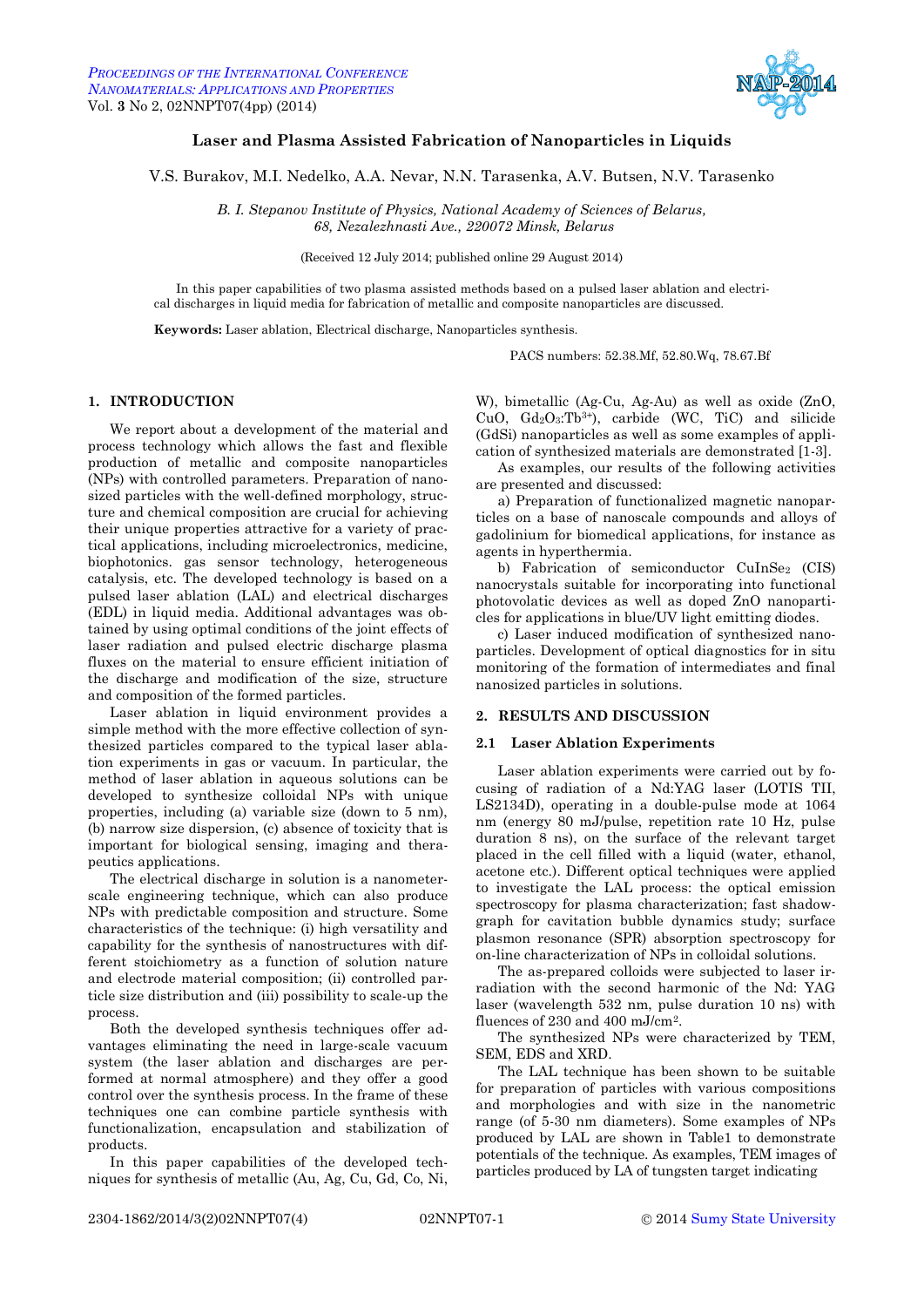| Target   | Solution                       | Composition<br>of NPs                                  | Average<br>size, nm |
|----------|--------------------------------|--------------------------------------------------------|---------------------|
| Ag       | acetone                        | Ag                                                     | $10\pm5$            |
| Au       | water                          | Au                                                     | $2 - 4$             |
| Au       | glucose<br>aqueous<br>solution | Au                                                     | $5\pm2$             |
| Cu       | acetone                        | Cu                                                     | $10\pm 2$           |
| Cu       | <b>SDS</b>                     | Cu                                                     | $7 - 10$            |
| Zn       | water                          | ZnO                                                    | 30-40               |
| ZnO      | water                          | ZnO                                                    | 15-20               |
| Gd-Si    | ethanol                        | $Gd_5Si_4$<br>(Gd <sub>5</sub> Si <sub>3</sub> , GdSi) | 10-20               |
| Gd-Si-Ge | ethanol                        | GdsSi <sub>2</sub> Ge <sub>2</sub>                     | 10-40               |

**Table 1** – Parameters of NPs synthesized by LAL



**Fig. 1** – TEM images of the tungsten NPs produced by LAL in water (a) and octane (b).)

different shapes of NPs produced in water and octane are presented in Fig. 1.

A control of stability, size, stoichiometry, crystallinity and chemical composition of the formed particles was shown to be achieved by a proper selection of several experimental parameters such as laser fluence, interpulse delay, a sort of liquid used and post irradiation conditions.

It is interesting to note a capability of the LAL technique in combination with a post-ablation irradiation for formation of composite NPs. In particular, the gadolinium silicides and germano-silicides compound NPs were synthesized by four step process which involved a sequential ablation of silicon, gadolinium and germanium targets followed by additional laser irradiation of the

mixture of the formed colloids. The synthesized particles exhibited the superparamagnetic magnetic behavior promising for their potential application in the method of magnetic hyperthermia treatment. [4, 5].

For a synthesis of doped ZnO NPs we used two step process which involved a sequential ablation of Zn and Ag targets in the 0.01M ammonium nitrate solution followed by the additional laser irradiation of the formed colloid with the second harmonic of the Nd:YAG laser (532 nm, 90 mJ). The analysis of SAED patterns of the as-prepared sample showed that it was composed of the ZnO NPs in zincite structure and of cubic Ag. Laser irradiation of NPs resulted in the distortion of the lattice and disappearing of Ag reflections that might be the consequence of doping of ZnO or alloying of Ag and Zn NPs.

#### **2.2 Preparation of NPs by Electrical Discharges**

Three types of electrical discharges were used for synthesis of NPs. First a high-voltage discharge between two electrodes submerged into liquid was used for generation of tungsten and titanium carbide, copper and copper oxide, zinc oxide and gadolinium silicide as well as silicon NPs. (Fig. 2a). The power supply provided an alternating current (ac) spark or arc discharges with a repetition rate of 100 Hz. The discharge was initiated by applying a high-frequency voltage of 8.5 kV.



**Fig. 2** – Schematic diagrams of the discharge chambers: *а* – for synthesis of NPs by a pulsed high-voltage discharge, *b* –for a plasma processing of micropowders.

The optimal distance between the electrodes was 0.3-0.5 mm. The peak current of the pulsed spark discharge was 60 A with a pulse duration of 30 μs. The peak current and pulse duration of arc discharge were 10 A and 4 ms, respectively.

Second, a funnel-shaped plastic cell with two coaxial vertically orientated electrodes made of a refractory metal (Fig. 2b) was used for the synthesis of CuInSe<sup>2</sup>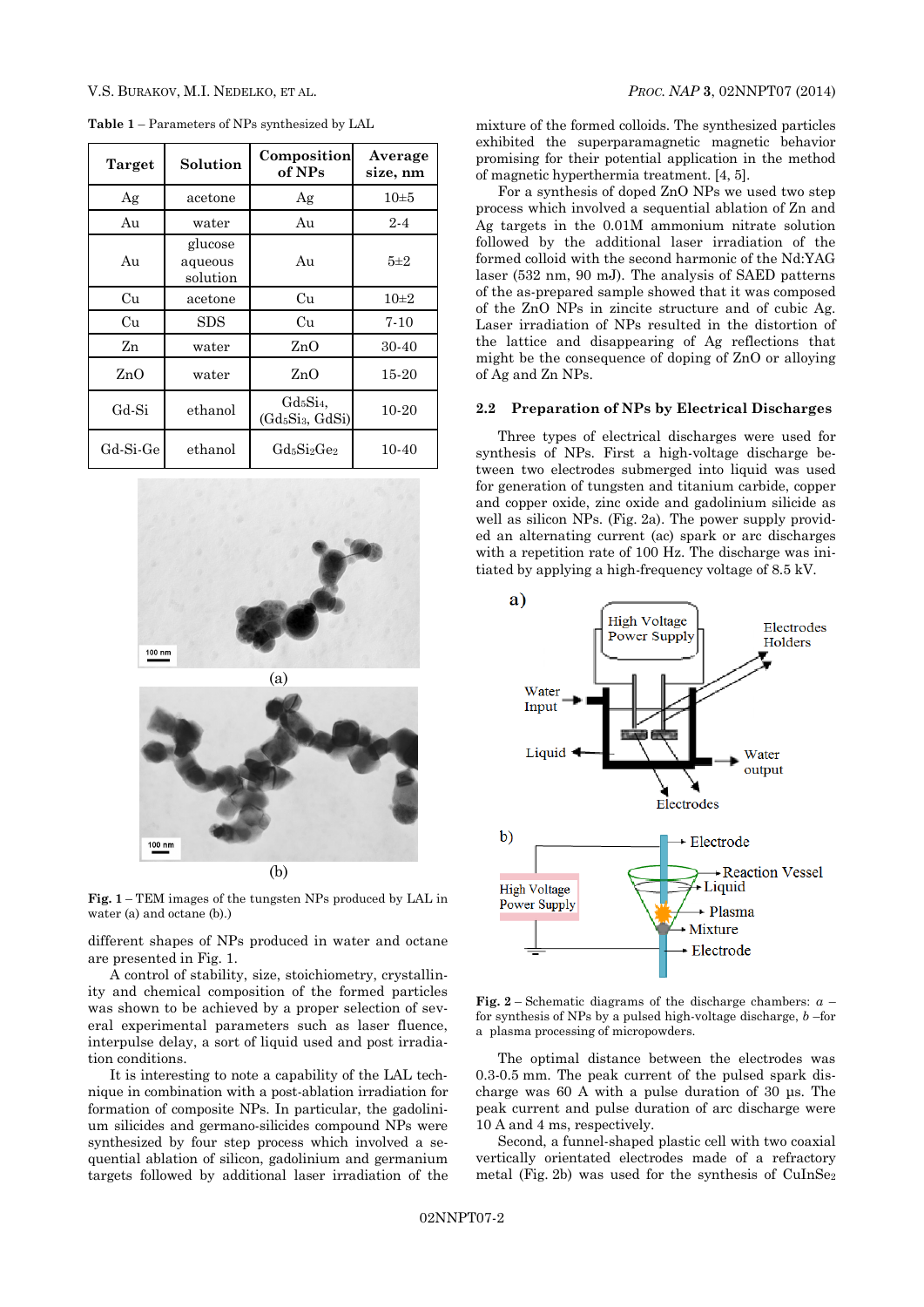LASER AND PLASMA ASSISTED FABRICATION… *PROC. NAP* **[3](#page-0-0)**, [02NNPT07](#page-0-0) [\(2014\)](#page-0-0)

nanoparticles from the stoichiometrical mixture of copper, indium and selenium powders. Conical shape of the cell prevented removal of the particles from the discharge zone. The similar power supply (as in the first case) was used for a discharge ignition. A presence of suspended particle allowed discharge burning at the expanded inter-electrode distances (15-20 mm).

Third, a gas–liquid interface discharge (plasma in contact with liquid) was used for the synthesis of nanosized metallic NPs. A principle of synthetic process is clear from the Fig.3. In this type of discharge an anodic dissolution of metallic (Ag, Cu, Zn) electrodes occurs followed by reduction of aqueous metal cations with charged, energetic species directed from a microplasma. Metal electrodes are placed inside a solution consisting of 1 mM HNO3 with 10 mM glucose (fructose) solution or without it. The acid is necessary to make the solution conductive; the glucose (fructose) is a stabilizer that prevents uncontrolled particle growth and agglomeration. A stainless steel capillary tube that served as a cathode (500 µm inside diameter, 5 cm length) was located 3 cm away from the metal electrode with distance of 1-3 mm between the tube end and the liquid surface. Argon gas flow (approximately 60 sccm) was directed through the capillary tube. The discharge was ignited by applying of high voltage of 3.6 kV using a dc power supply. The discharge current could be kept constant in the range 1 - 4 mA during the synthesis process.



**Fig. 3**– Schematic diagram of the gas–liquid interface discharge used for NPs synthesis.

Using the first type of discharges it was demonstrated that the pulsed spark discharge between the bulk silicon electrodes immersed in the liquid (water, ethanol), provides the effective method for the synthesis of silicon NPs in result of the nucleation of the evaporated atoms from the electrodes in the decaying plasma channel and a growth of the embryonic particles, limited by the rate of cooling in the surrounding liquid [6]. The experimental results showed that the morphology and phase composition of the resulting particles are determined by the discharge regime and the composition of the liquids in which the discharge is initiated. In particular, it was shown that in the pulsed electrical discharge between the silicon electrodes in water isolated spherical NPs with the average diameter of about 5 nm were formed. For the NPs synthesized in the spark discharge in ethanol, the characteristic dimensions of the particles were larger and could reach up to 50 nm, probably in result of aggregation.

Analysis of the phase composition of the powders showed that NPs with the cubic silicon structure are major in the samples produced by the spark discharge both in water (90 vol.%) and ethanol (95 vol.%) with a small impurity of the oxide phase  $(SiO<sub>2</sub>)$  in the samples synthesized in water and carbide phase (SiC) in the powder obtained in ethanol. Absorption and Raman scattering features of synthesized particles confirmed their polycrystalline nature.



**Fig. 2** – XRD pattern of Si NPs produced by spark discharge in water.

The Si-NPs synthesized exhibited a violet-blue photoluminescence at the room temperature through the mechanism of the radiative recombination via the defect centers formed in the surface oxide layer and can be used in light-emitting optoelectronic devices [6].

Processing of suspended powder mixture of copper, indium, and selenium, taken in the stoichiometrical proportions, in ethanol by pulsed electrical discharge (Fig. 2b) initiated chemical reactions between powder components resulting in generation of compound chalcopyrite CuInSe2 (CIS) nanocrystals with an average size of about 25 nm and a band gap of 1.2 eV [7]. Since the properties of CuInSe<sup>2</sup> NPs crucially depend on the stoichiometric composition, structural defects, surface conditions, particle size and shape, a special attention was paid to the investigation of the impact of the discharge regime on the parameters of the synthesized particles.

As demonstrated by the TEM studies the synthesized CIS NPs had a spherical shape and size about 20- 30 nm (Fig.3).

The composition of the prepared NPs was controlled by XRD analysis and Raman spectroscopy. Three peaks at  $2\theta = 26.7^{\circ}$ ; 44,4 and  $52.4^{\circ}$  corresponding to the crystallographic planes (112), (204/220) and (116/312) of CIS with tetragonal chalcopyrite structure, that is the stable phase of bulk CIS crystals at room temperature, dominated in the XRD pattern of the as-prepared samples. Annealing of the synthesized powder for 1.5 h at 700 <sup>o</sup>C in vacuum resulted in the disappearing of weak diffraction peaks corresponding to the intermediate  $CuSe<sub>2</sub>$  and  $In<sub>4</sub>Se<sub>3</sub>$  phases and pure phases of indium and selenium unreacted.

The Raman spectrum of the synthesized NPs had a peak at 172 cm-1 , which is usually observed in the Raman spectrum of  $I-III-VI<sub>2</sub>$  compounds with chalcopyrite